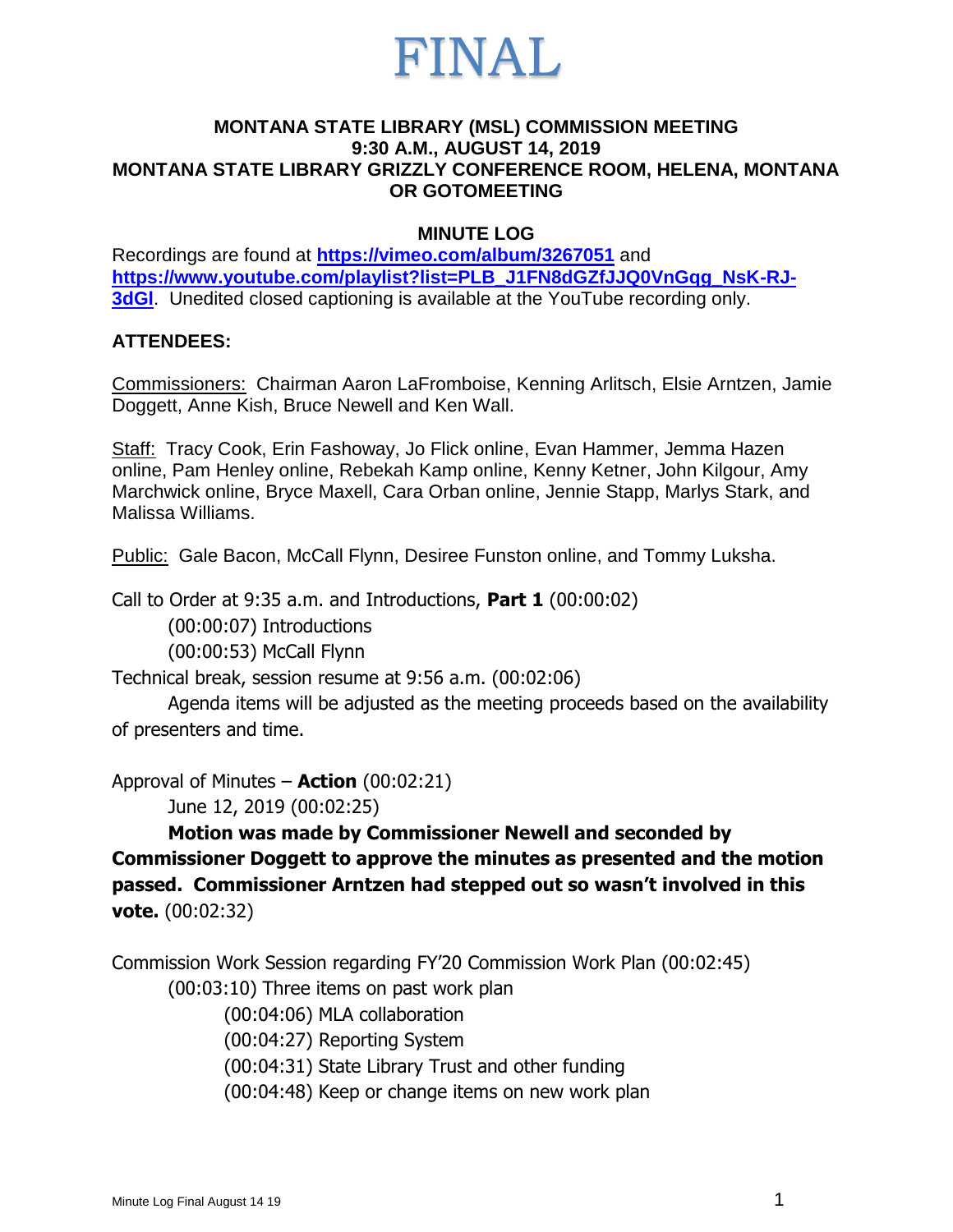# FINAL

(00:05:05) Commission discussion on work plan ideas

(00:05:14) Formal MLA collaboration

(00:07:28) Broadband

(00:08:56) Strategic partners and commission roles

(00:13:25) New work plan process

(00:14:00) Work group to align framework, resolution and work plan

(00:14:52) **Commissioner Newell volunteers**

(00:17:22) **Commissioner Arntzen volunteers**

(00:17:26) **New chair will serve**

(00:17:41) Broadband should be considered for each of the three work plan points

(00:19:55) Work plan working group makeup and planning for action next meeting

State Library Report & Work Plan Discussion (00:21:51)

(00:51:19) New budget format aligns with projects, work plan and priorities

(00:51:44) Work Plan list with budget

(00:59:40) Commission very pleased with spreadsheet idea for work plan

Montana Natural Heritage Program FY'20 Progress Report (01:44:14)

(01:48:37) Program presentation – Bryce Maxell

## **Lost connection during presentation**

(02:19:46) Adjustments to agenda

(02:20:45) **Brief recess for lunch, end part 1.**

## **Commissioner Arntzen left for the day.**

## **Part 2**

Strategic Certification Pathway – **Action** (00:00:00)

**Recording didn't start immediately.** Jo Flick was on the phone and summarized the background and importance of the strategic certification pathway which connects to a library's strategic plan. Desiree had been online earlier but was unable to attend at this time of the meeting. Gale Bacon was in person and spoke about how the pilot affected her library. The recording didn't begin until partway through Gale's discussion.

(00:00:00) Gale Bacon, Belgrade Library

(00:00:40) Public library standards require libraries to have strategic plans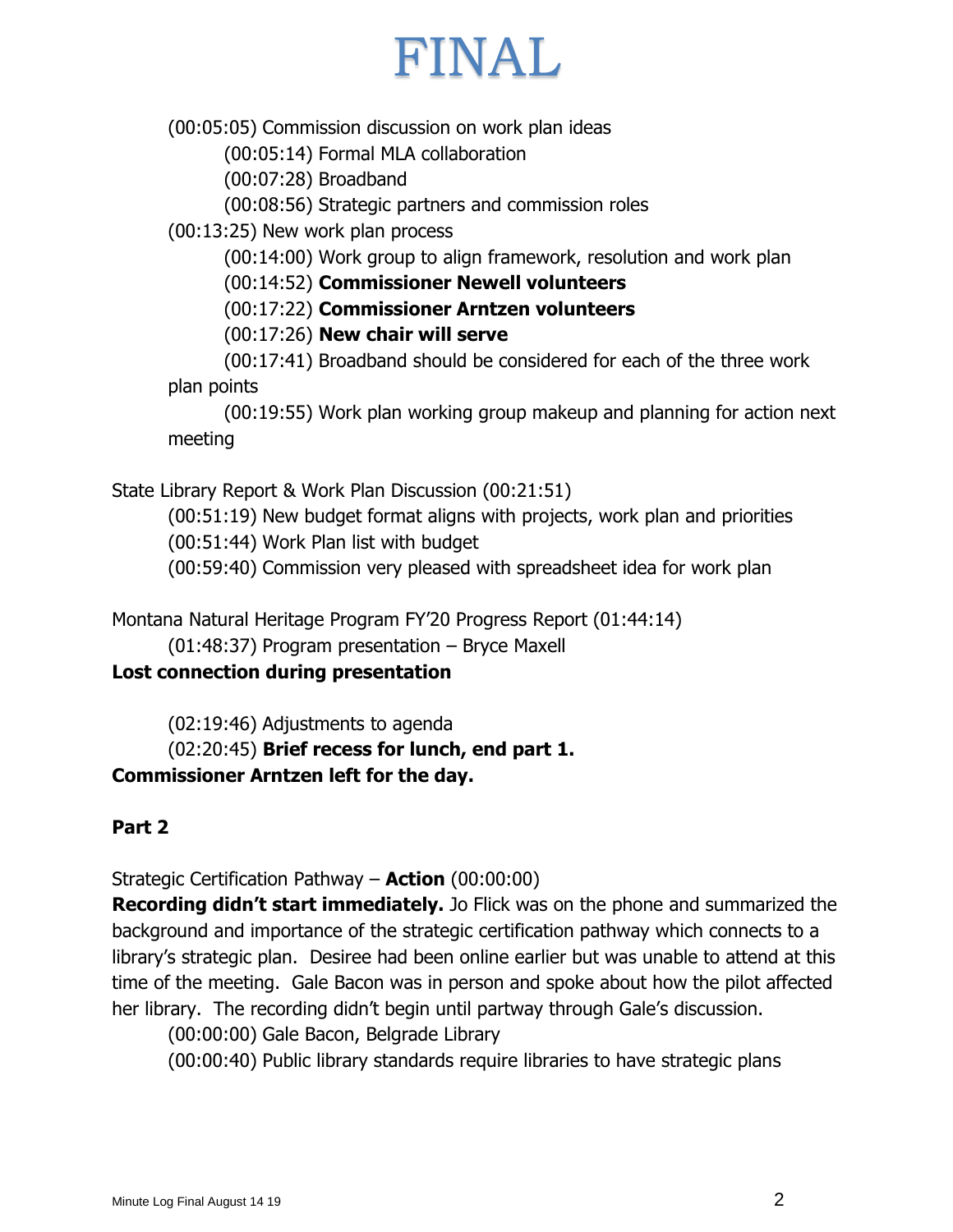# FINAL

(00:03:53) Public comment from Gale Bacon that she wholeheartedly agrees that the strategic plan needs to be the foundation of the pathway.

**Motion was made by Commissioner Newell and seconded by Commissioner Doggett to adopt the recommendations as provided and the motion passed. Commissioner Wall had stepped out so did not vote and Commissioner Arntzen is no longer in attendance.** (00:04:06)

MLIA Grant presentation (00:04:49)

(00:05:48) Erin Fashoway introduced Tommy Luksha from Madison County with his first grant as the GIS manager

(00:06:57) Power point presentation

(00:16:35) Commission discussion

Montana Land Information Advisory Council Report (00:33:19)

(00:33:27) Troy Blandford provided a Statewide LiDAR Plan Review (01:10:36) Kenney Ketner presented an over view of the beta Cadastral **Application** 

Network Advisory Council Report (01:36:27)

(01:36:40) State Librarian Stapp is chairing with staff support from Cara Orban and Tracy Cook.

(01:39:00) Work plan priorities

Commission Goals and Objectives (01:42:14)

(01:42:24) Trust for Montana Libraries Update

(01:54:00) Calendar Review **some recording issues**

(01:54:27) Travel budget review

(01:55:00) Commission travel priorities

(01:58:00) Fall Federation meeting attendance discussion, no recording, tentatively, Broad Valleys will be Commission Kish, Golden Plains will be Commissioner Kish if it is online or either Commissioners Arlitsch or Wall might tentatively attend in person, South Central will be Commissioner Doggett, Tamarack will be a call with Commissioner Wall attending, Pathfinder will be Commissioner LaFromboise and Sagebrush will tentatively be Commissioner Newell or Wall.

(02:06:42) October Commission Meeting

Commission Officers Election **– Action** (02:12:17)